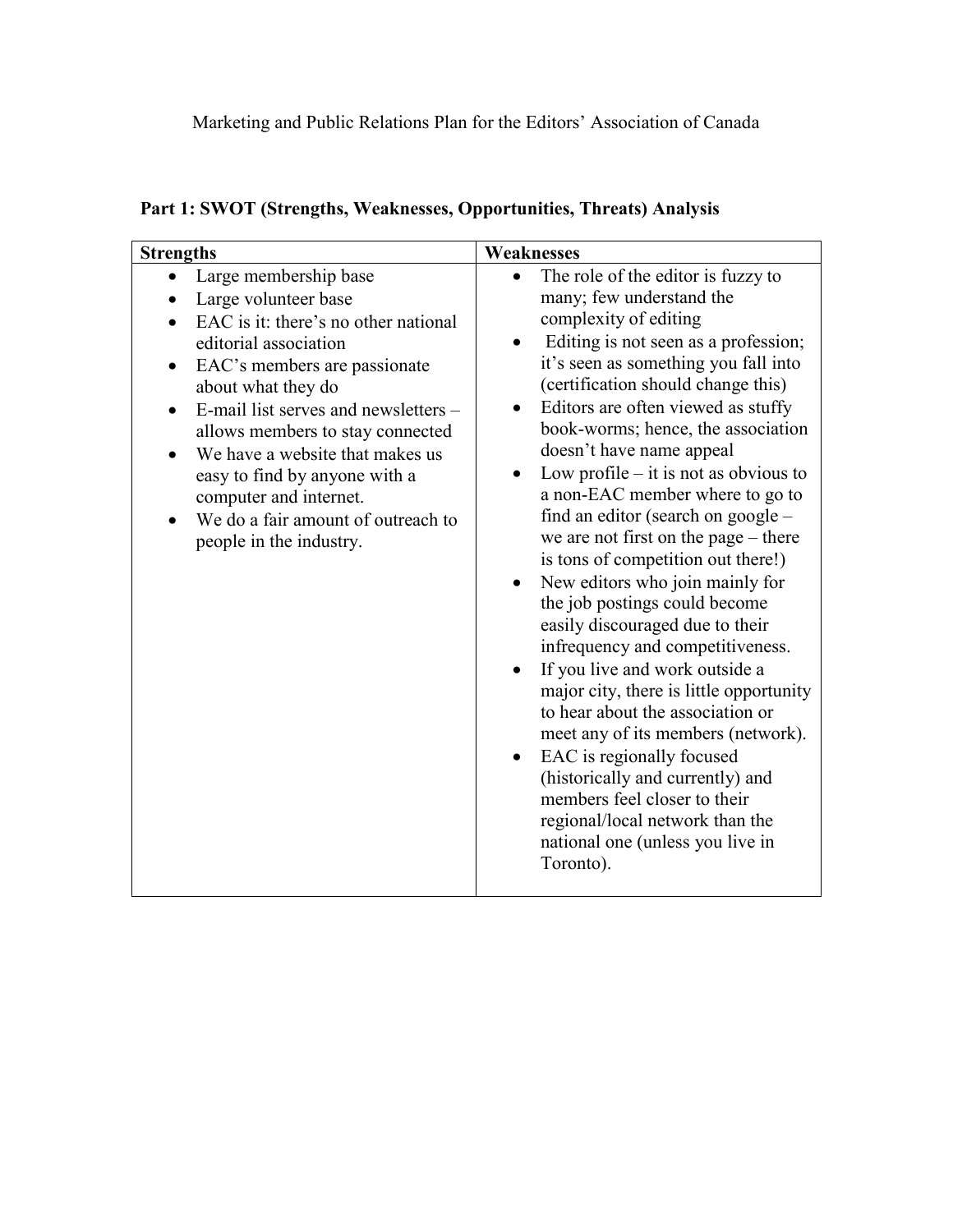| <b>Opportunities</b>                                                                                                                                                                                                                                                                                                                                                                                                                                                                                                                                                   | <b>Threats</b>                                                                                                                                                                                                                                                                                                                                                                                                                                                                                                                    |
|------------------------------------------------------------------------------------------------------------------------------------------------------------------------------------------------------------------------------------------------------------------------------------------------------------------------------------------------------------------------------------------------------------------------------------------------------------------------------------------------------------------------------------------------------------------------|-----------------------------------------------------------------------------------------------------------------------------------------------------------------------------------------------------------------------------------------------------------------------------------------------------------------------------------------------------------------------------------------------------------------------------------------------------------------------------------------------------------------------------------|
| Everybody needs an editor $-$ a good<br>campaign could raise our profile -<br>We have a vibrant and diverse<br>$\bullet$<br>membership base that is <i>not</i> stuffy –<br>we need to promote the<br>contemporary editor<br>Editors often work alone so need a<br>$\bullet$<br>network to connect with<br>Certification will increase our<br>$\bullet$<br>profile and credibility, creating<br>opportunities for news items about<br>certification<br>There are many organizations that<br>$\bullet$<br>would likely be interested in<br>promoting us to their members | It may be difficult to market the<br>EAC to potential employers/clients<br>because we lack an extensive, up-<br>to-date database (we have e-mail<br>addresses for 969 of the 3,521<br>names in our contact database)<br>Editing is a solitary exercise<br>Competition: Many people who are<br>editors may choose to become<br>members of CMPA, PWAC, or<br>other associations instead because<br>they are primarily writers and can't<br>afford both memberships<br>Cost of membership may be<br>$\bullet$<br>prohibitive to some |

#### **Part 2: Target Markets**

- A. Media
- B. Professional Associations
- C. Academia
- D. Government
- E. Publishers-Industry

A. Media

Objectives:

- to encourage media to use our publications as an authoritative resource
- to encourage media to call us to get answers to questions
- to encourage media to hire our members
- to raise awareness of EAC by journalists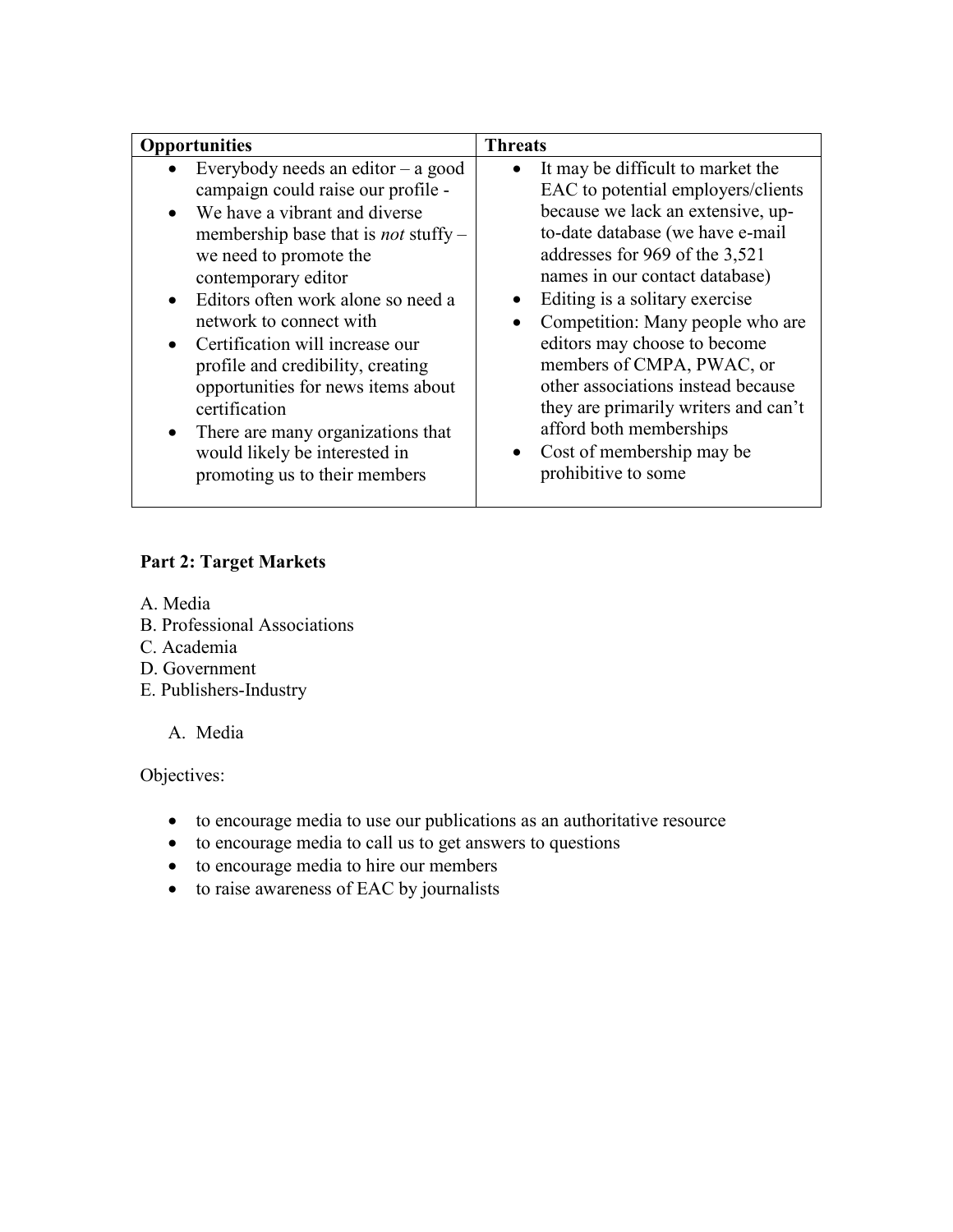| <b>Strategies/Tools</b>                     | <b>Benefit</b>                  | Cost               |
|---------------------------------------------|---------------------------------|--------------------|
| "Ask an Editor" service for journalists,    | Offer it as a free service to   | Staff or volunteer |
| editorial writers, etc. on our homepage.    | attract people to our website.  | time               |
| Questions and answers could be posted so    |                                 |                    |
| any reader could benefit.                   |                                 |                    |
| <b>Bookmarks</b>                            | Visible reminder of EAC,        | \$1,000 to \$3,000 |
|                                             | easy to distribute              |                    |
| Provide editing tips to a trade publication | Goes to market rather than      | Staff/volunteer    |
| or on-line media group                      | having them come to us          | time               |
| Pitch stories or story ideas about editors, | Raises our profile to a general | Volunteer time     |
| editing trends, and editing itself to media | audience                        |                    |
| for publication.                            |                                 |                    |
| Send public service announcements about     | Attract new members,            | Volunteer time     |
| our organization's events to local media    | particularly among CBC          |                    |
|                                             | listeners.                      |                    |

## B: Professional Associations

Objectives:

- raise awareness
- $\bullet$  increase membership
- augment association profile
- promotion certification

| <b>Strategies/Tools</b>        | <b>Benefits</b>                 | Cost               |
|--------------------------------|---------------------------------|--------------------|
| Cross Promotions & Advertising | lowers our advertising budget.  | But ad swaps       |
| Partnerships                   | This initiative should be done  | may still involve  |
|                                | for all communications,         | some money,        |
|                                | including print, electronic and | since the          |
|                                | event programs. Industry        | circulation and    |
|                                | standards indicate that a full  | coverage across    |
|                                | page ad ranges from \$1600 -    | different partners |
|                                | \$2800.                         | maybe              |
|                                |                                 | different. Such    |
|                                |                                 | differences can be |
|                                |                                 | minimized by       |
|                                |                                 | inventing creative |
|                                |                                 | ways for cross     |
|                                |                                 | promotional        |
|                                |                                 | opportunities.     |
|                                |                                 | I.e.: $$0 -$       |
|                                |                                 | \$10,000/year      |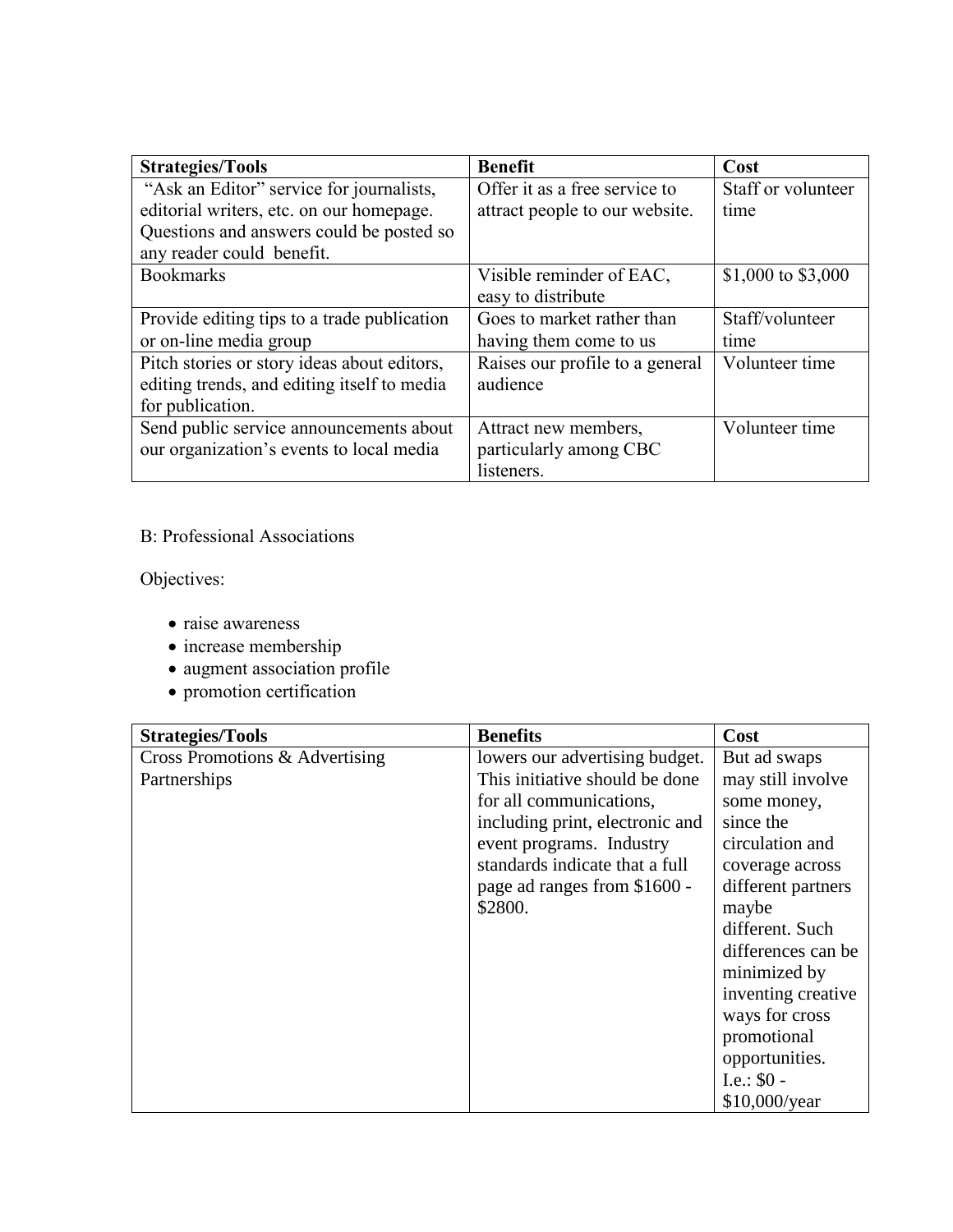| <b>Corporate Partnerships</b>   | join forces as an alliance to   | involves hourly     |
|---------------------------------|---------------------------------|---------------------|
|                                 | execute online and print direct | rate of             |
|                                 | promotions to companies,        | webmaster for       |
|                                 | participate in their trade      | posting;            |
|                                 | shows                           | artwork should be   |
|                                 |                                 | provided by the     |
|                                 |                                 | advertising         |
|                                 |                                 | $partner = no$      |
|                                 |                                 | costs; print        |
|                                 |                                 | marketing is our    |
|                                 |                                 | regular printing    |
|                                 |                                 | costs - varies      |
|                                 |                                 | depending on job    |
|                                 |                                 | I.e.: \$2000/year   |
|                                 |                                 | for webmaster's     |
|                                 |                                 | cost                |
| <b>Academic Partnerships</b>    | join forces as an alliance to   | To sponsor          |
|                                 | execute online and print direct | academic or         |
|                                 | promotions to schools and       | school board        |
|                                 | colleges, participate in their  | events;             |
|                                 | related events and job fairs to | informational       |
|                                 | increase awareness and          | partnerships can    |
|                                 | recruitment student members     | be no costs but     |
|                                 |                                 | involves            |
|                                 |                                 | volunteer time,     |
|                                 |                                 | transportation      |
|                                 |                                 | reimbursements      |
|                                 |                                 | and booth set up    |
|                                 |                                 | $materials =$       |
|                                 |                                 | banner,             |
|                                 |                                 | souvenirs and       |
|                                 |                                 | printed brochures   |
|                                 |                                 | I.e.: \$20000-      |
|                                 |                                 | 30000/year          |
| Trade Show Booths - Partnership | if we trade booths and speaker  | \$0                 |
|                                 | opportunities for events, then  |                     |
|                                 | no costs in involved            |                     |
| Training                        | examine our courses,            | internal work by    |
|                                 | seminars and certification      | volunteers          |
|                                 | requirements to see if there    | I.e.: $$0$          |
|                                 | are any programs that can be    |                     |
|                                 | offered jointly, to increase    |                     |
|                                 | participation and to reduce     |                     |
|                                 | costs                           |                     |
| Increasing membership           | to partner with other           | internal analytical |
|                                 | organizations to create combo   | work by             |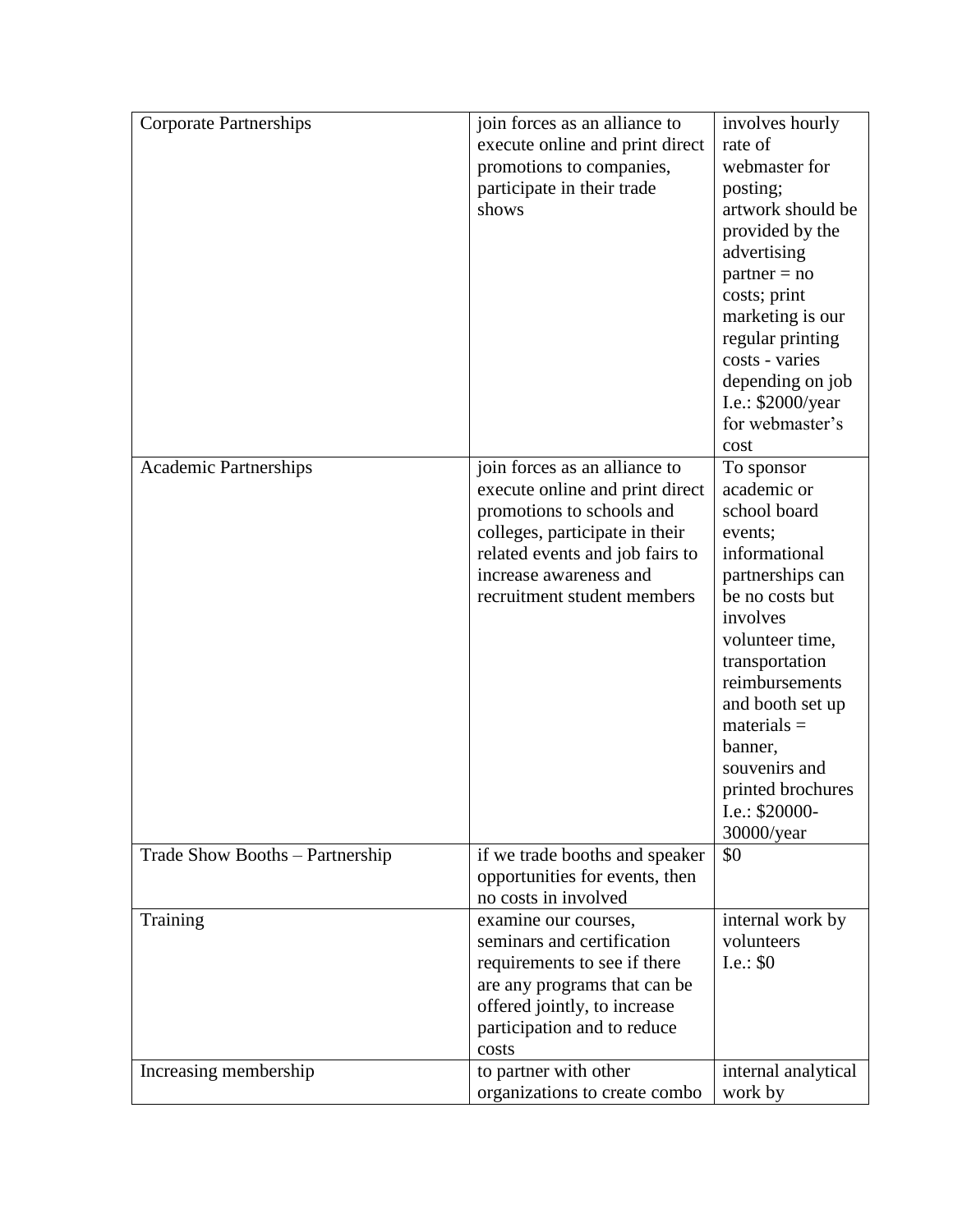| membership deal; costs | volunteers                    |
|------------------------|-------------------------------|
| analyses required      | $\mathbf{\Omega}$<br>1.e.: 30 |

C. Academia

Objectives:

- to encourage relevant university/college programs to use our publications as authoritative resources in their curricula
- to encourage students/faculty to call us to get answers to questions
- to encourage students/faculty/staff to use our services
- to encourage students/faculty/staff to become members
- to raise awareness of EAC by students/faculty/staff (including librarians)
- to promote editing as a viable career
- to raise awareness of our certification process
- to become the "top-of-mind" association on communications issues for academics

| <b>Strategies/tools</b>                                                                    | <b>Benefits</b>                                                                                                        | Cost                                                                   |
|--------------------------------------------------------------------------------------------|------------------------------------------------------------------------------------------------------------------------|------------------------------------------------------------------------|
| Host special information sessions for<br>students/faculty on editing as a career           | Introduces EAC and editing                                                                                             | volunteer time                                                         |
| Develop or build on existing<br>relationships with programs & faculty<br>members           | EAC members may be<br>invited to give guest lectures<br>and our certification will be<br>promoted                      | volunteer time                                                         |
| Partner with schools that offer editing,<br>publishing, writing $&$ journalism<br>programs | introduces EAC to<br>instructors and students,<br>increasing members,<br>promoting the profession and<br>certification | volunteer time,<br>printing costs for<br>hand-outs,<br>bookmarks, etc. |
| Develop certificate/diploma in editing<br>with colleges                                    | promotes EAC certification<br>(our courses could be used)                                                              | staff/volunteer time                                                   |
| Distribute EAC publications at career<br>counseling centres                                | Raises profile, directs<br>students to editing as a career                                                             | Publications,<br>postage                                               |
| Attend relevant professional                                                               | Raises profile                                                                                                         | Volunteer time                                                         |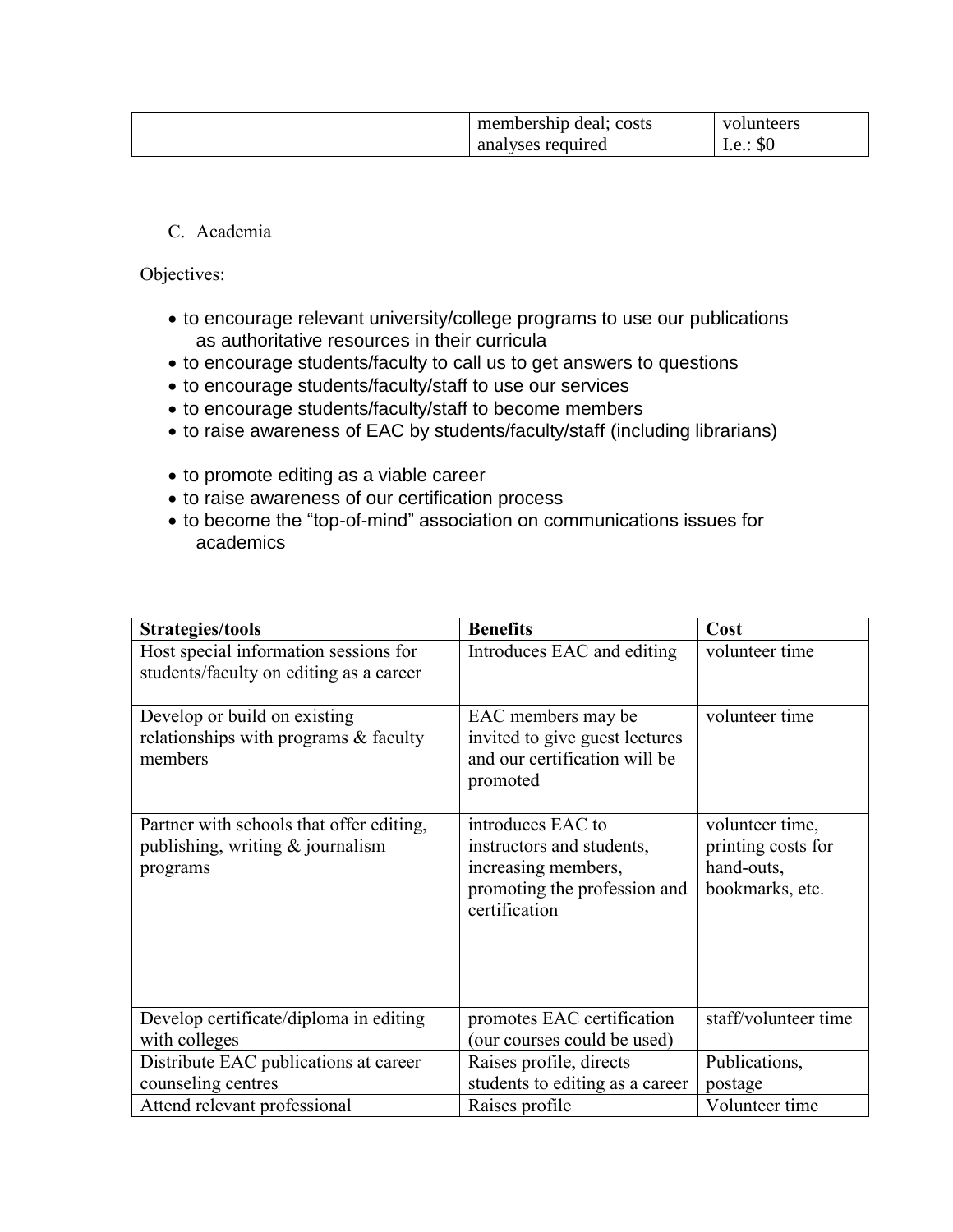| $+ \alpha + \alpha$<br><br>тапѕ<br>' با∐ب.<br>uc<br>.<br>'UU U<br>----- |  |
|-------------------------------------------------------------------------|--|
|                                                                         |  |

#### D. Government

Objectives:

- Make EAC known as a resource to governments
- Encourage employees of the government to attend our meetings, workshops and other editing-related events.
- Become recognized as a valuable asset to any publication or writing-related project.

| <b>Strategies/Tools</b>                                                                                                              | <b>Benefits</b>                                                           | <b>Costs</b>                                    |
|--------------------------------------------------------------------------------------------------------------------------------------|---------------------------------------------------------------------------|-------------------------------------------------|
| Compile a list of federal<br>and provincial government<br>depts. and crown corps                                                     | Increase our understanding<br>of the government market                    | <b>Volunteer Time</b>                           |
| Develop a workshop or<br>series for employees (as<br>training for their job, or<br>individual fulfillment)                           | Raises our profile, increases<br>membership, promotes<br>value of editing | Staff/volunteer time                            |
| Develop and distribute a<br>publication for government<br>professionals outlining the<br>benefits of hiring editors                  | Raises our profile                                                        | Volunteer time, printing and<br>delivery costs  |
| Develop and distribute a<br>publication for government<br>employees with editing tips<br>and invitations to a meeting<br>or workshop | Raises profile, increases<br>membership                                   | Volunteer costs, printing<br>and delivery costs |

### **E. Publishers-Industry**

Objectives:

 To position EAC as Canada's "leading authority" on editing- and languagerelated issues